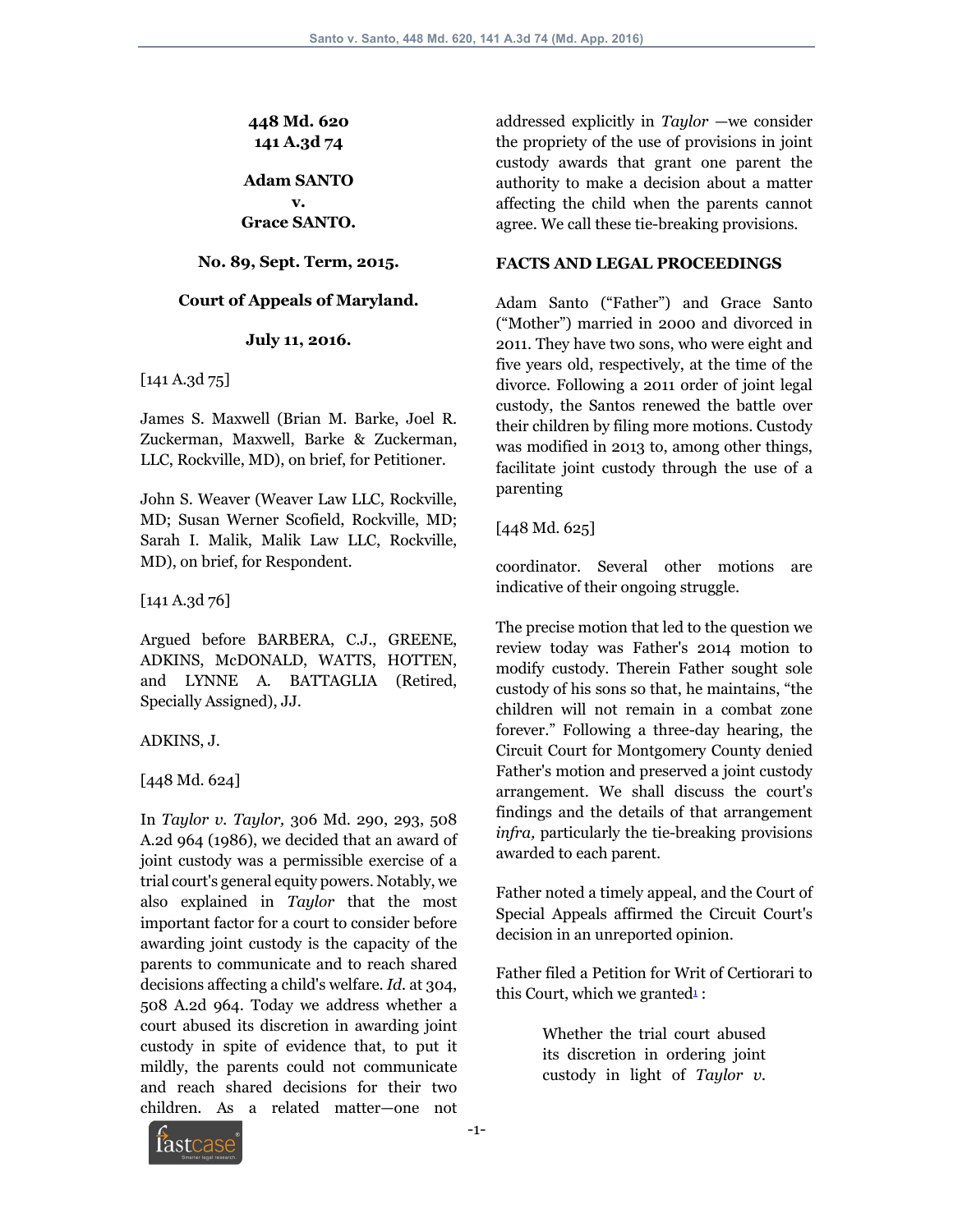*Taylor,* 306 Md. 290 [508 A.2d 964] (1986) ?

Because we answer no, we shall affirm the judgment of the Court of Special Appeals.

#### **STANDARD OF REVIEW**

We review a trial court's custody determination for abuse of discretion. *Petrini v. Petrini,* 336 Md. 453, 470, 648 A.2d 1016 (1994). This standard of review accounts for the trial court's unique "opportunity to observe the demeanor and the credibility of the parties and the witnesses." *Id.*

[141 A.3d 77]

Though a deferential standard, abuse of discretion may arise when " 'no reasonable person would take the view

#### [448 Md. 626]

adopted by the [trial] court' or when the court acts 'without reference to any guiding rules or principles.' " *In re Adoption/Guardianship No. 3598,* 347 Md. 295, 312, 701 A.2d 110 (1997) (internal citations omitted). Such an abuse may also occur when the court's ruling is " 'clearly against the logic and effect of facts and inferences before the court' or when the ruling is 'violative of fact and logic.' " *Id.* (internal citations omitted). Put simply, we will not reverse the trial court unless its decision is " 'well removed from any center mark imagined by the reviewing court.' " *Id.* at 313, 701 A.2d 110 (citation omitted).

The light that guides the trial court in its determination, and in our review, is "the best interest of the child standard," which "is always determinative in child custody disputes." *Ross v. Hoffman,* 280 Md. 172, 178, 372 A.2d 582 (1977).

## **DISCUSSION**

Father avers that the Circuit Court erred because it did not follow the "*sine qua non* for an award of joint legal custody" as established in *Taylor v. Taylor,* 306 Md. 290, 508 A.2d 964 (1986). In his view, an award of joint legal custody *requires* that the parents effectively communicate or will be capable of making parenting decisions together in the future. The record and the Circuit Court's findings, Father contends, reflect a tale of "parties [who] have been and remain at war with one another." He thus maintains that it was an abuse of discretion for the Circuit Court to have granted an award of joint custody to parents whom it knew could not communicate effectively.

Mother disagrees, and reads *Taylor* as merely setting forth "nonexclusive factors" for a court to apply in a custody dispute. Mother maintains that *Taylor* requires the court to consider "all factors and options available" to determine "what is in the best interest of the children." In Mother's view, the Circuit Court did just that—applied the relevant factors,

[448 Md. 627]

considered options, and made a decision for the children's best interests.

## *Taylor v. Taylor*

We begin our analysis of *Taylor* by reviewing the Court's explication of legal and physical custody, and joint legal and joint physical custody—terms important to our discussion. "Legal custody carries with it the right and obligation to make long range decisions" that significantly affect a child's life, such as education or religious training. *Taylor,* 306 Md. at 296, 508 A.2d 964. "Physical custody, on the other hand, means the right and obligation to provide a home for the child and to make" daily decisions as necessary while the child is under that parent's care and control. *Id.*

In joint legal custody, the *Taylor* Court explained, "both parents have an equal voice in

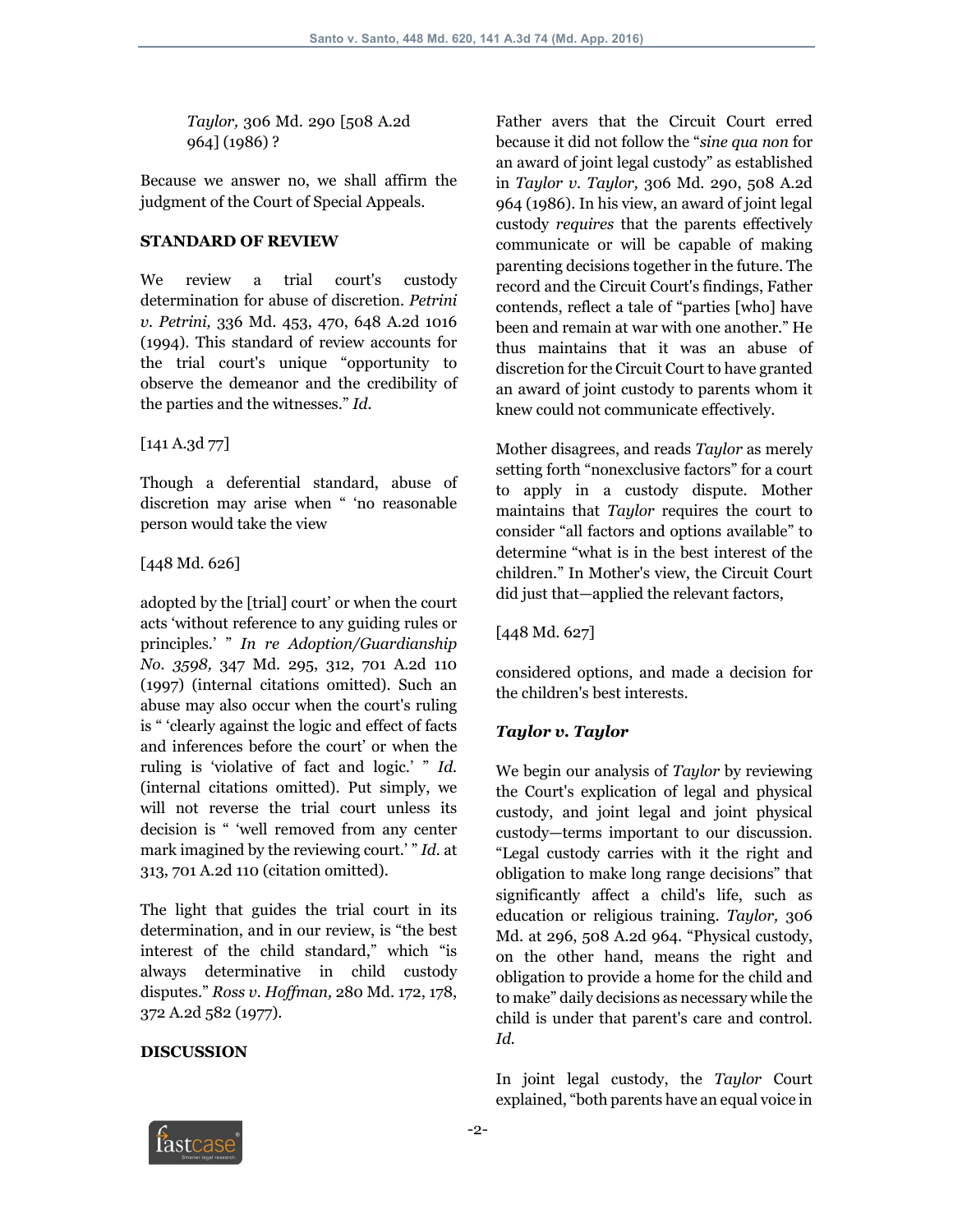making [long range] decisions, and neither parent's rights are superior to the other." *Id.*In joint physical custody, the parents will share or divide custody of the child, but not necessarily "on a 50/50 basis." *Id.* at 297, 508 A.2d 964. With respect to a circuit court's authority in child custody cases, "the power of the court is very broad so that it may accomplish the paramount purpose of securing the welfare and promoting the best interest of the child." *Id.* at 301–02, 508 A.2d 964. To assist trial courts "in determining whether joint custody is appropriate," the *Taylor* Court offered up "the major factors" to consider.

[141 A.3d 78]

*Id.* at 303, 508 A.2d 964.<sup>2</sup>

[448 Md. 628]

To be sure, the *Taylor* Court saw "the most important factor" in deciding whether to award joint legal custody as the "capacity of the parents to communicate and to reach shared decisions affecting the child's welfare."3 *Id.* at 304, 508 A.2d 964. As it explained, "there is nothing to be gained and much to be lost by conditioning the making of decisions affecting the child's welfare upon the mutual agreement of" parents who are "severely embittered" and whose "relationship [is] marked by dispute, acrimony, and a failure of rational communication." *Id.* at 305, 508 A.2d 964.

In other words, *Taylor* stands for the proposition that effective parental communication is weighty in a joint legal custody situation because, under such circumstances, parents are charged with making important decisions together that affect a child's future. If parents cannot make those decisions together because, for example, they are unable to put aside their bitterness for one another, then the child's future could be compromised.

To further guide trial courts in evaluating parental communication, the *Taylor* Court explained that "the best evidence" a court should look for is "past conduct or [a] 'track record' of the parties." *Id.* at 307, 508 A.2d 964. "Rarely, if ever," is a joint legal custody award permissible, the Court stated, absent such conduct, "and then only when it is possible to make a finding of a strong potential for such conduct in the future." *Id.* at 304, 508 A.2d 964. In the latter circumstance, the Court said, "the trial judge must articulate fully the reasons that support that conclusion." *Id.* at 307, 508 A.2d 964.

# [448 Md. 629]

In asking us to hold that joint legal custody "should be awarded *only if* a custody court" concludes that parents "are or likely will be capable of communicating and reaching joint (i.e., shared) parenting decisions," Father would have us impose an inflexible template on equity courts making child custody decisions. (Emphasis added.) But, as the *Taylor* Court recognized, "[f]ormula[s] or computer solutions in child custody matters are impossible because of the unique character of each case, and the subjective nature of the evaluations and decisions that must be made." *Id.* at 303, 508 A.2d 964. To elevate effective parental communication so that it becomes a prerequisite to a joint custody award would undermine the trial court's complex and holistic task. On this point, *Taylor* is and remains vitally instructive:

[141 A.3d 79]

The resolution of a custody dispute continues to be one of the most difficult and demanding tasks of a trial judge. It requires thorough consideration of multiple and varied circumstances, full knowledge of the available options, including the positive and negative aspects of various

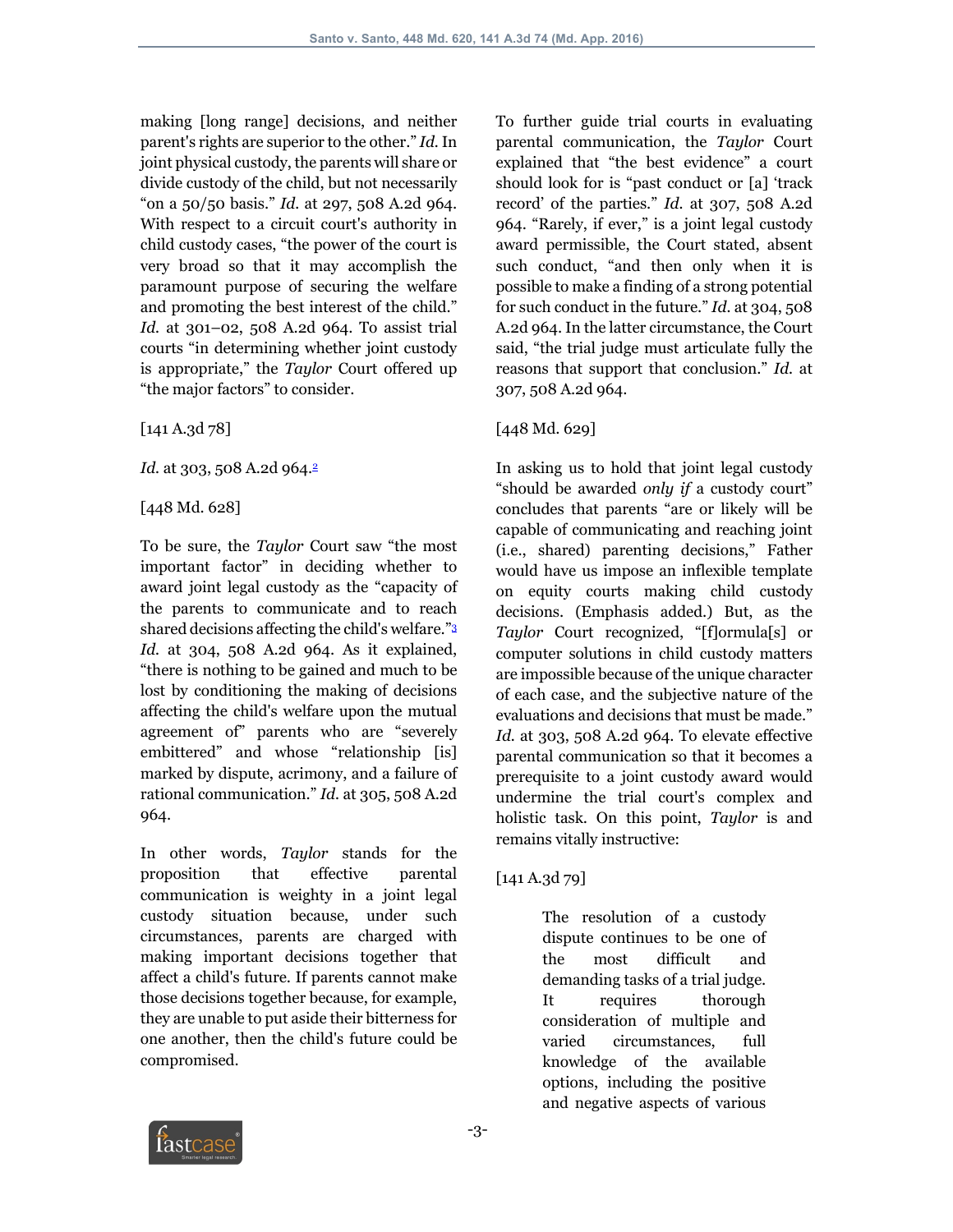custodial arrangements, and a careful recitation of the facts and conclusions that support the solution ultimately selected.

*Id.* at 311, 508 A.2d 964.

Courts in other jurisdictions that, like Maryland, have no applicable statutory factors, concur that no one factor serves as a prerequisite to a custody award. *See, e.g., Clark v. Reiss,* 38 Ark. App. 150, 831 S.W.2d 622, 624 (1992) ("The prime concern and controlling factor is the best interest of the child, and the court in its sound discretion will look into the peculiar circumstances of each case and act as the welfare of the child appears to require."); *Hamby v. Hamby,* 102 So.3d 334, 337 (Miss.Ct.App.2012) ("The *Albright [v. Albright,* 437 So.2d 1003 (Miss.1983) ] factors are a guide for chancellors in weighing the facts to determine the child's best interest.") (citation and internal quotation marks omitted); *Eschbach v. Eschbach,* 56 N.Y.2d 167, 451 N.Y.S.2d 658, 436 N.E.2d 1260, 1263 (1982) (" '[N]o agreement of the parties can bind the court to a disposition other than that which a weighing of all the factors involved shows to be in the child's best interests.' ") (citation

## $[448 \, Md. 630]$

omitted); *Hall v. Hall,* 188 N.C.App. 527, 655 S.E.2d 901, 905 (2008) (" 'These findings may concern physical, mental, or financial fitness or any other factors brought out by the evidence and relevant to the issue of the welfare of the child.' ") (citation omitted); *Waters v. Magee,* 877 A.2d 658, 664–65 (R.I.2005) ("No one factor is determinative; rather, the trial justice should consider a combination of and an interaction among all the relevant factors.") (citation and internal quotation marks omitted); *Scott v. Scott,* 354 S.C. 118, 579 S.E.2d 620, 623 (2003) ("[I]n making custody decisions 'the totality of the circumstances peculiar to each case constitutes the only scale upon which the ultimate decision can be weighed.' ") (citation omitted); *Hathaway v. Bergheim,* 648 N.W.2d 349, 352 (S.D.2002) ("These factors serve as guidelines and the trial court need not address all of them."); *but see Foshee v. Foshee,* 247 P.3d 1162, 1168–69 (Okla.2010) ("[J]oint custody is not proper where the parents are unable to cooperate.").4

Based on *Taylor,* and our review of other jurisdictions, we decline to hold as a matter of law that a court errs if it awards joint custody to parents who fail to communicate effectively with one another. As the *Taylor* Court cautioned, "*none* " of the major factors in a custody case "has talismanic qualities, and [ ] no single list of criteria will satisfy the demands of every case." *Id.* at 303, 508 A.2d 964 (emphasis added).

Consistent with *Taylor,* we emphasize that a trial court should carefully set out the facts and conclusions that support the solution it ultimately reaches. To use words from Father's brief, no "robotic recitation that a custody award proposed by a custody court is in the 'child's best interest' serve[s] as a replacement for the serious consideration" of the

## [448 Md. 631]

facts and circumstances of each case. This is especially so in those cases where a court considers awarding joint legal custody to parents

#### [141 A.3d 80]

who cannot communicate effectively. In such cases, a court must articulate well the justifications for awarding joint custody.

## *Tie–Breaking Provisions in Joint Legal Custody Awards*

Neither party disputes that this is a case in which a trial court awarded joint custody to parents who do not communicate well. As the Circuit Court explained, "[t]hese parents have

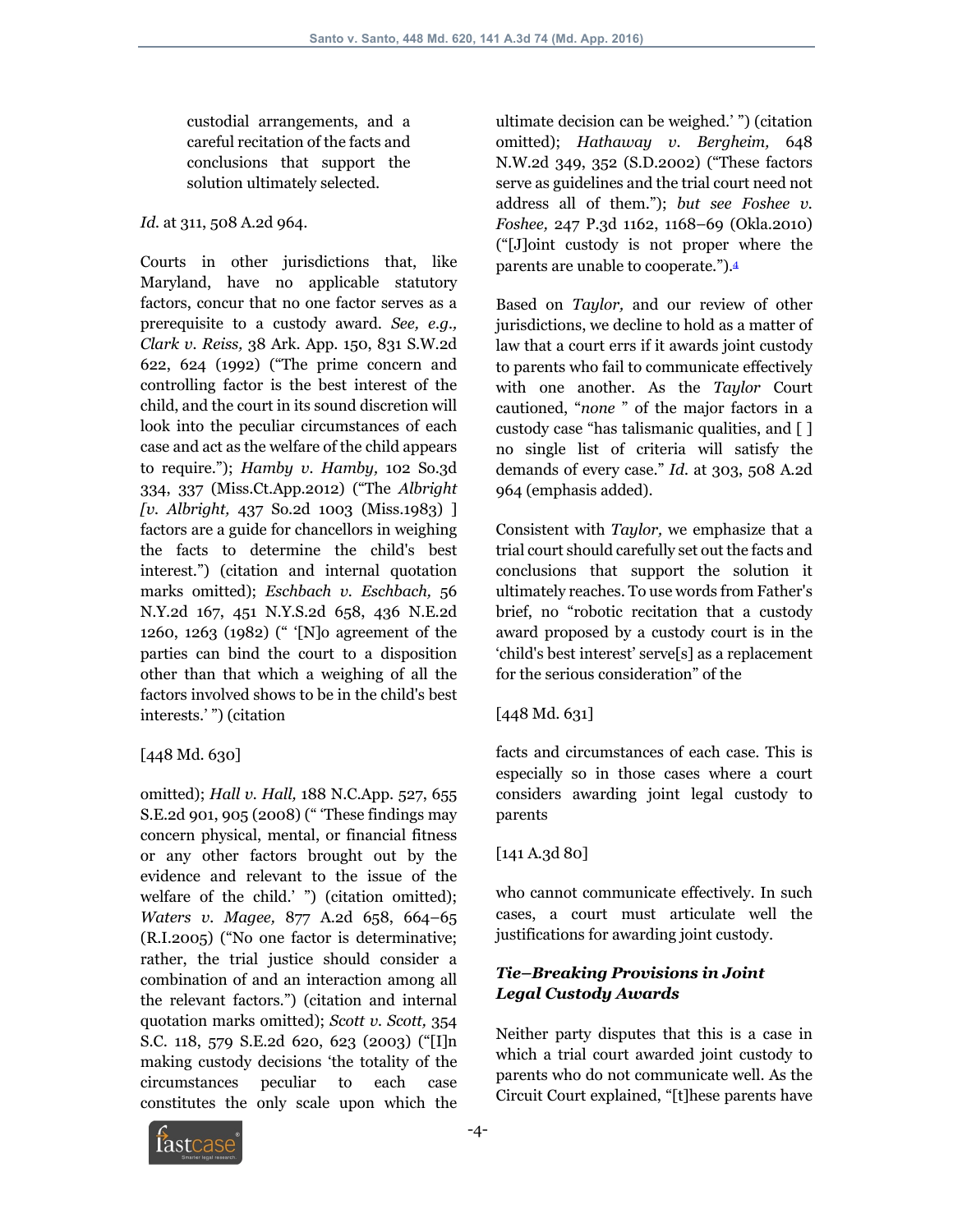essentially been at war with each other since 2010." Anticipating that these parents would not succeed in making all decisions on behalf of their children, the Circuit Court included tie-breaking provisions in the award so one parent would have the last word if they reached an impasse.

Father argues that such provisions are inconsistent with *Taylor* and Md. Code (1984, 2012 Repl. Vol.), § 5–203(d) of the Family Law Article ("FL"). FL  $\S$  5-203(d) provides that "a court may award custody of a minor child to either parent or joint custody to both parents." FL § 5–203(d). Reading this section of the statute literally, Father avers that Maryland courts have two options—award sole *or* joint custody—but no option to create "hybrids of the two." He also fears that the use of tiebreaking provisions "has exponentially expanded" into "spheres of major importance." Finally, Father argues that, as a practical matter, tie-breaking provisions may promote conflict or simply be ineffective.5

## [448 Md. 632]

In *Shenk v. Shenk,* 159 Md.App. 548, 556, 860 A.2d 408 (2004) the Court of Special Appeals held that the trial court "acted within its legal authority" in awarding joint legal custody and designating one parent as the " tie[-]breaker" if the parents disagreed about a matter affecting their children.<sup>6</sup> The intermediate appellate court rejected the argument that *Taylor* precluded such an award by noting that *Taylor* "expressly acknowledged the existence of 'multiple forms' of joint custody" and rejected formulaic approaches to child custody matters as inconsistent with the " 'unique character of each case.'" *Id.* at 560, 860 A.2d 408 (quoting 306 Md. at 303, 508 A.2d 964 ). In the intermediate appellate court's view, joint legal custody with tie-breaking authority in one parent was still joint custody. *Id.* ("The accommodation fashioned by the trial court does not transform the arrangement into something other than joint custody."). Finally, the *Shenk* court reasoned that the trial court's

ability to fashion such an award was "in keeping with the 'broad and inherent power of an equity court to deal fully and completely with matters of child custody.' " *Id.* (quoting *Taylor,* 306 Md. at 301, 508 A.2d 964 ).

# [141 A.3d 81]

Here we decide whether a custody award comparable to that in *Shenk* —comports with the *Taylor* Court's formulation of joint legal custody. The *Taylor* Court defined joint legal custody as "both parents hav [ing] an equal voice in making [long range] decisions [of major significance concerning the child's life and welfare], and neither parent's rights [being] superior to the other." 306 Md. at 296, 508 A.2d 964. In a joint legal custody arrangement with tie-breaking provisions, the parents are ordered to try to decide together matters affecting their children. When, and only when the parties are at an impasse after deliberating in good faith does the tie-breaking provision permit one parent to make the final

## [448 Md. 633]

call. Because this arrangement requires a genuine effort by both parties to communicate, it ensures each has a voice in the decisionmaking process.

To be sure, the *Taylor* Court's definition of joint legal custody places parents' decisionmaking rights on an equal footing; indeed, it characterizes their voices as being equal. *See id.* A delegation of final authority over a sphere of decisions to one parent has the real consequence of tilting power to the one granted such authority.

But such an award is still consonant with the core concept of joint custody because the parents must try to work together to decide issues affecting their children. *See Ronny M. v. Nanette H.,* 303 P.3d 392, 405 (Alaska 2013) ("The court's approach [awarding joint legal custody with final decision-making authority to mother] is reasonably intended to

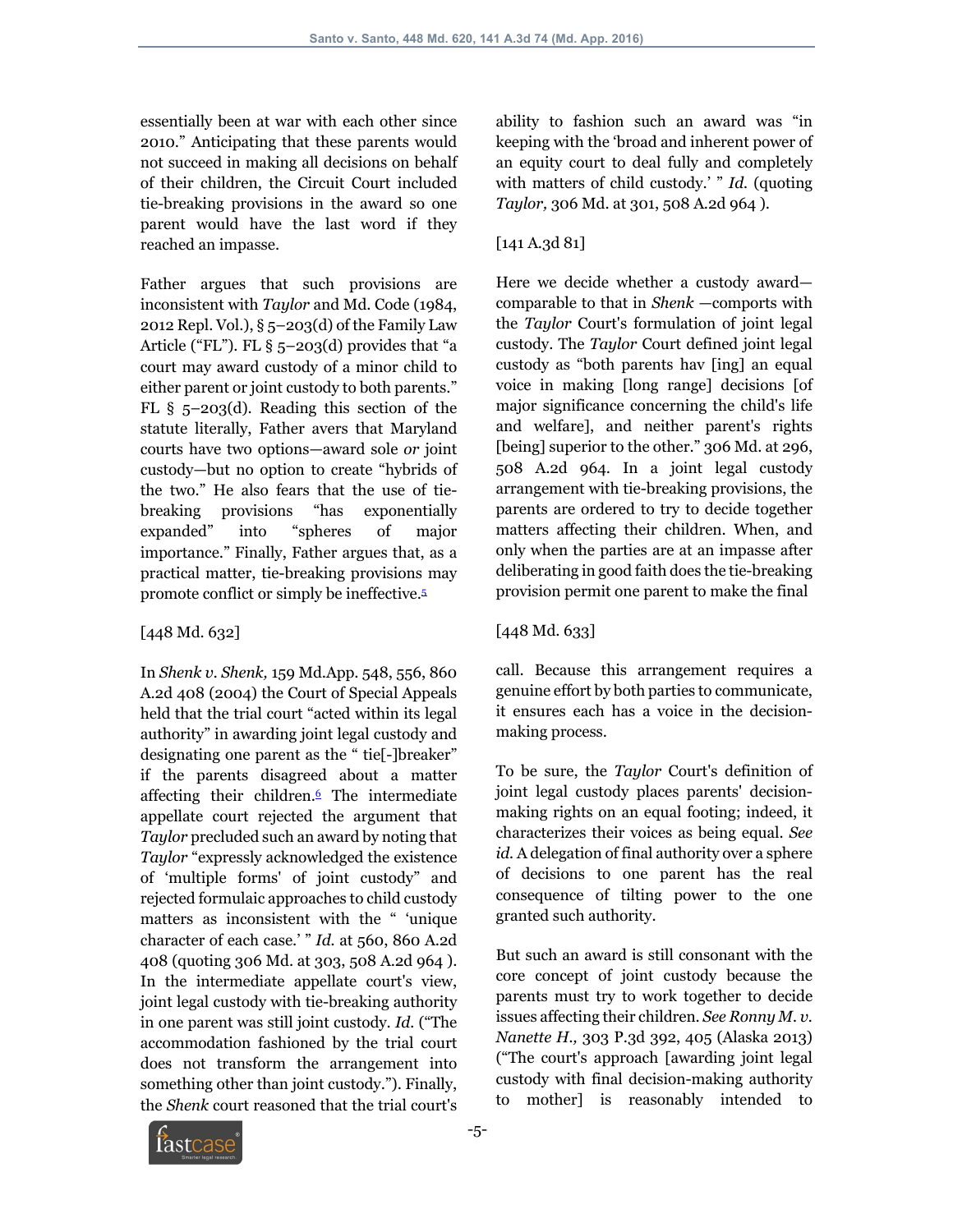encourage both parents to communicate and attempt to make decisions about their children...."). We require that the tie-breaker parent cannot make the final call until *after* weighing in good faith the ideas the other parent has expressed regarding their children. *Cf. State on behalf of Maddox S. v. Matthew E.,* 23 Neb.App. 500, 873 N.W.2d 208, 219 (2016) ("We also point out that the court maintained the goal of 'mutual agreement' between the parties....; only now, the final say as to certain major issues rests with the designated parent if they cannot otherwise agree."). Such an award has the salutary effect of empowering both parents to participate in significant matters affecting their children.<sup>7</sup> *See Shea v. Metcalf,* 167 Vt. 494, 712 A.2d 887, 891 (1998) ("By avoiding an 'all or nothing approach,' the order keeps both parents in the role of active parenting, takes full advantage of their individual strengths, and avoids awarding either parent responsibility

#### [448 Md. 634]

for which he or she is not suited."). Because this arrangement requires both parties to attempt to make decisions together, it is a form of joint custody. *See Taylor,* 306 Md. at 303, 508 A.2d 964 ("The availability of joint custody, in any of its multiple forms, is but another option available to the trial judge."). $8$ 

## [141 A.3d 82]

The requirement of good faith communication between the parents helps to ensure the parent with tie-breaking authority does not abuse the privilege of being a final decision-maker. And a court has the means to sanction a breach of good faith. In *Downing v. Perry,* 123 A.3d 474, 483–85 (D.C.2015), the District of Columbia Court of Appeals affirmed a trial court order of joint legal custody that transferred final decision-making authority from the father to a neutral third party because the father had abused this privilege. Among other things, the *Downing* court emphasized the trial court's finding that the father had "rigid[ly]

exercise[d]" tie-breaking authority granted him under a prior agreement based on a "patterned negative response [to the mother's] suggestions, rather than making decisions in the child's best interest." *Id.* at 484. Even though both parents had "equal rights," the *Downing* court explained that the father "was using his tie-breaking authority as a form of *de facto* sole legal custody." *Id.* at 484 n. 11.

*Downing* underscores that tie-breaking authority does not eliminate the voice of the parent without that authority. Rather, such measure pragmatically reflects the need for *some*

# [448 Md. 635]

decision to be made *for the child* when parents themselves cannot agree. It is the child, after all, whom the court must consider foremost in fashioning custody awards. *See Taylor,* 306 Md. at 301–02, 508 A.2d 964 ("As has historically been the case, the power of the court is very broad so that it may accomplish the paramount purpose of securing the welfare and promoting the best interest of the child.").

Other jurisdictions have affirmed awards of joint custody with tie-breaking provisions precisely because of the parties' inability to make decisions for their children. *Bonner v. Bonner,* 170 So.3d 697, 703 (Ala.Civ.App.2015) ( "The trial court's judgment [awarding joint custody], however, resolved those types of conflicts by designating the husband as the primary decision maker regarding the child's education."); *Schneider v. Schneider,* 864 So.2d 1193, 1194–95 (Fla.Dist.Ct.App.2004) (affirming award of shared parental responsibility with finaldecision making authority to wife and noting that "[g]iven the hostility between the parties throughout this litigation, the trial court imposed a sensible plan"); *Rembert v. Rembert,* 285 Ga. 260, 674 S.E.2d 892, 894 (2009) ("Thus, it is unlikely that they will agree on these issues; the need to designate a final decision-maker is apparent; and the trial

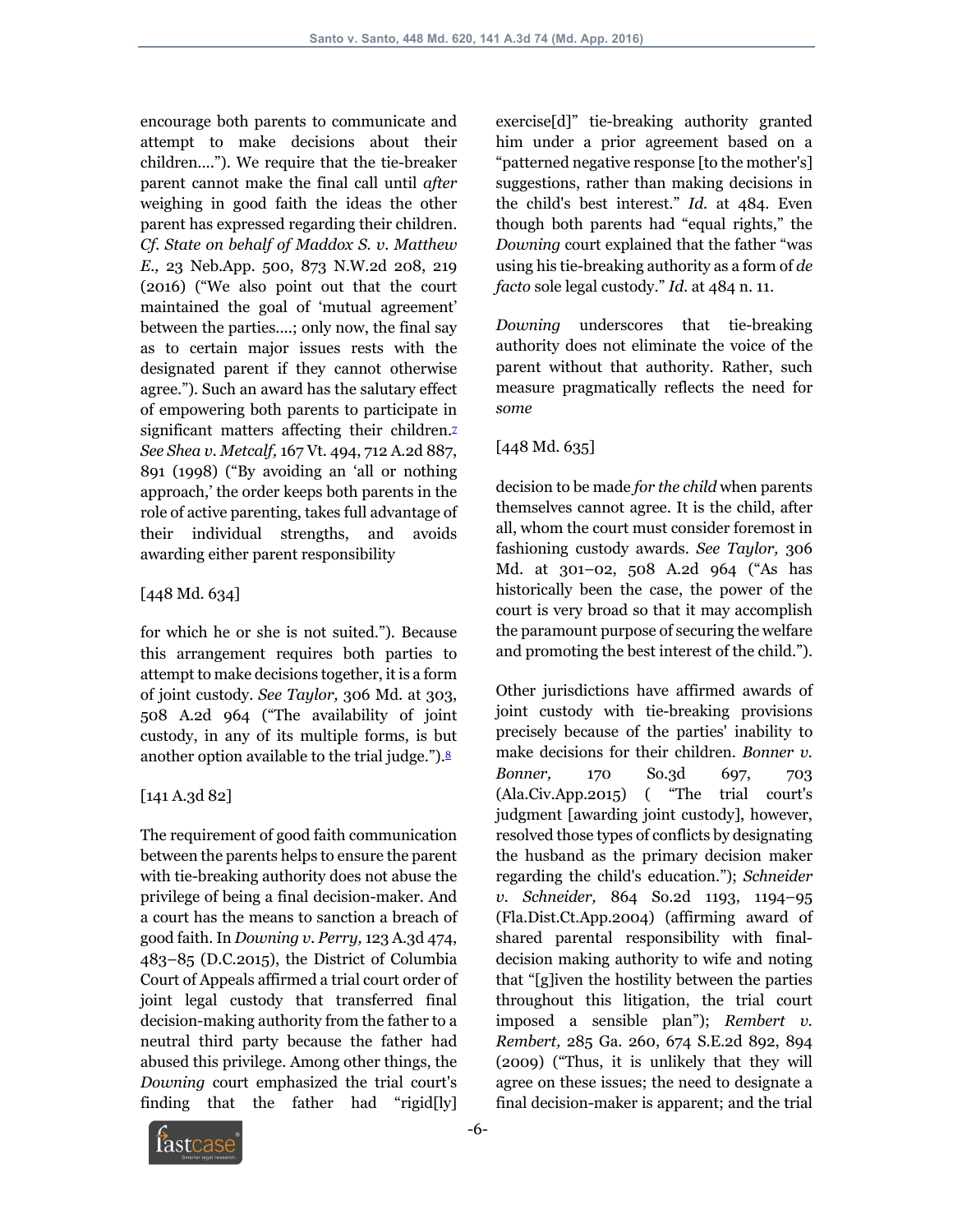court did not abuse its discretion in selecting the primary custodial parent as that decisionmaker [in its joint custody award]."); *Glidewell v. Glidewell,* 364 Wis.2d 588, 869 N.W.2d 796, 808 (Ct.App.2015) (affirming joint custody with division of decision-making duties where "the anger that [the parents] ha[d] towards one another cloud[ed] their judgment and prevent[ed] them from making important collective decisions on behalf of their children").9

Other jurisdictions view joint custody awards with tie-breaking provisions as pragmatic solutions to the problem of parents failing to make decisions in a timely manner *for their* 

[448 Md. 636]

*children's benefit.* 

[141 A.3d 83]

*State on behalf of Maddox S.,* 873 N.W.2d at 218–19 ("Ultimately, by dividing responsibilities and designating which parent had the final say with regard to certain decisions [in the joint custody award], the court minimized the potential for conflict and the ongoing power struggle between the parties—something that is certainly in Maddox's best interests."); *Thomas v. Thomas,* ––– N.C.App. ––––, 757 S.E.2d 375, 382 (2014) (" 'Given the parties' dysfunctional relationship history and the current level of conflict between the parties, unless one parent is given final decision making authority on important issues, joint legal custody is not in [the minor child's] best interest in light of the risk of delay in making timely decisions [.]' "); *Hall,* 655 S.E.2d at 907 ("Those findings must detail why a deviation from 'pure' joint legal custody is in the *best interest of the children.* As an example, past disagreements between the parties regarding matters affecting the children, such as where they would attend school or church, would be sufficient....") (emphasis in original) (footnote omitted); *cf. In re Marriage of McSoud,* 131 P.3d 1208, 1214

(Colo.App.2006) ("A disagreement regarding routine immunizations for the child was sufficiently severe and prolonged that a court hearing had been scheduled to resolve it...."). We thus disagree with Father that a joint custody award with tie-breaking provisions would likely be ineffective or promote conflict.<sup>10</sup>

For us now to constrain trial courts in fashioning awards in the best interests of the child at the center of a dispute would be plainly inconsistent with our recognition in *Taylor* that such courts have "broad and inherent power" as equity courts "to deal *fully and completely* with matters of child custody." 306 Md. at 301, 508 A.2d 964 (emphasis added). In short, trial

## [448 Md. 637]

courts have broad discretion in *how* they fashion relief in custody matters. $\frac{11}{2}$ 

# *Father's Statutory Argument Against Tie–Breaking*

Father nevertheless attacks the award of joint custody with tie-breaking provisions as illegal, on grounds that it violates FL § 5–203 as a custody award that is neither single nor joint, but a hybrid of the two—an option not set forth in the statute. The fallacy in Father's argument is that it presumes that the court's authority to award custody is derived strictly from statute. This is incorrect. Rather, it is a longestablished rule of construction in Maryland that "statutes are to be construed in reference to the principles of the common law. For it is not to be presumed that the [L]egislature intended to make any innovation upon the common law, further than the case absolutely

## [141 A.3d 84]

required." *Hooper v. City of Balt.,* 12 Md. 464, 475 (1859) ; *see The Arundel Corp. v. Marie,* 383 Md. 489, 502 n. 5, 860 A.2d 886 (2004) ; *see also* 1A Norman J. Singer & J.D. Shambie

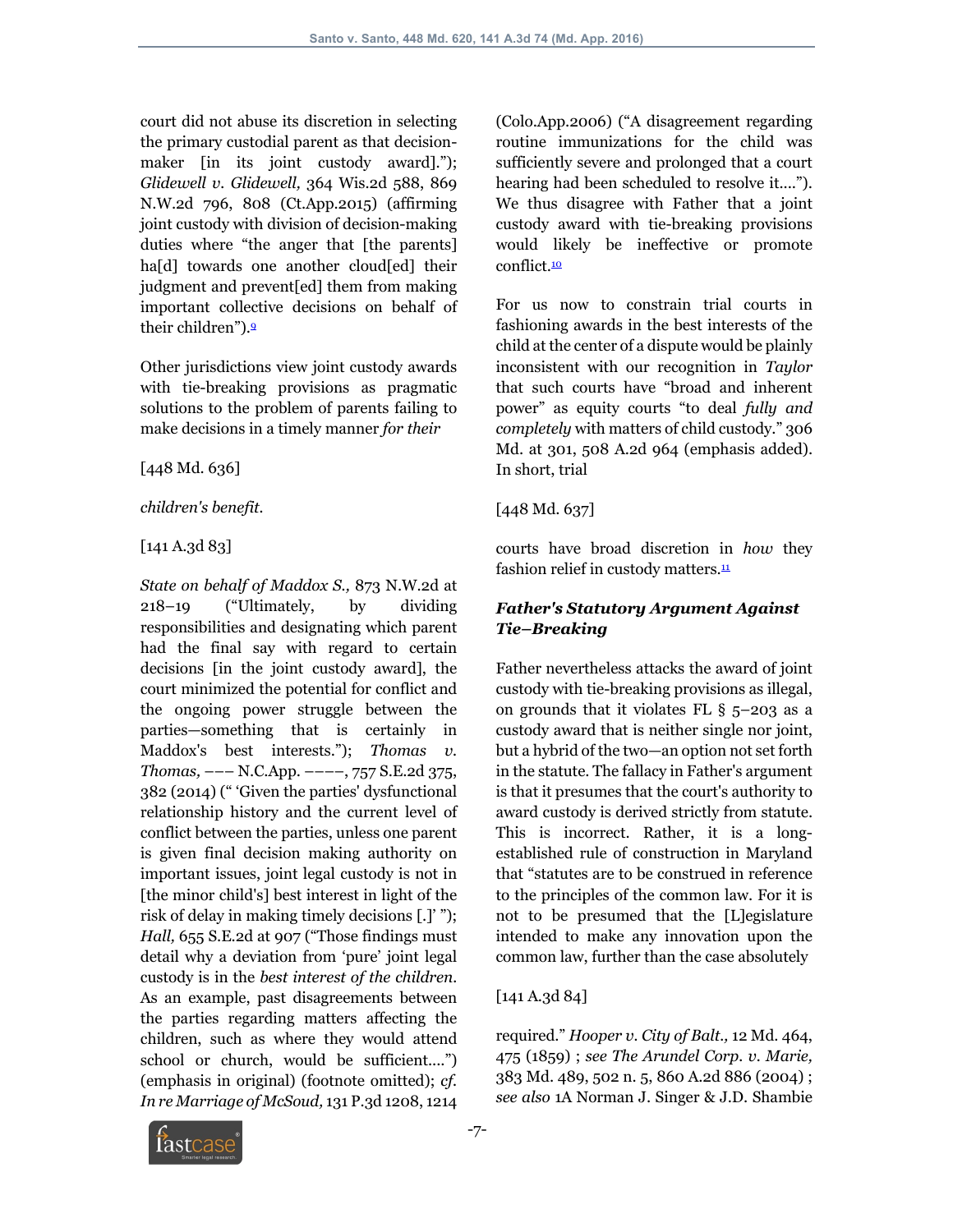Singer, Statutes and Statutory Construction § 26:5, at 600 (7th ed. 2009) ("Statutes declaratory of the common law are coextensive with the common law and no change in meaning is presumed to have been intended by their enactment."). Consistent with this rule of construction, we said in *Taylor* that "[o]ur inquiry [ ] is not whether the [the General Assembly] has *granted* a power, but whether it has attempted to *limit* a power that exists as a part of the inherent authority of the court."

#### [448 Md. 638]

306 Md. at 298, 508 A.2d 964 (emphasis added). The Court undertook this inquiry because the issue in *Taylor* —the authority to grant joint custody—"is an integral part of the broad and inherent authority of a court exercising its equitable powers to determine child custody." *Id.* In addressing again the court's authority to grant joint custody, we undertake the same inquiry.

FL  $\S$  5–203(d) states that "[i]f the parents live apart, a court may award custody of a minor child to either parent or joint custody to both parents." The precursor to FL § 5–203 stated in pertinent part: "Where the parents live apart, the court may award the guardianship of the child to either of them...." Maryland Code (1957, 1983 Repl. Vol.), § 1 of Article 72A. The *Taylor* Court analyzed the precursor and concluded that nothing therein limited "the broad and inherent power of an equity court to deal fully and completely with matters of child custody," and, pertinent in that case, to award joint custody. 306 Md. at 301, 508 A.2d 964. When FL § 5-203 was re-enacted and took effect shortly after *Taylor*,<sup>12</sup> the "bill codifie [d] existing case law" that approved of the authority of courts to award joint custody. Summ. of Comm. Rep., S. Judicial Proceedings Comm. H.B. 810 (1986) (citing *Kerns v. Kerns,* 59 Md.App. 87, 474 A.2d 925 (1984) ). The General Assembly's decision to codify case law in FL § 5–203 established no limitation upon a trial court's equity powers to fashion custody awards. *See also Taylor,* 306 Md. at 300–01 n.

9, 508 A.2d 964 ("We consider this amendment [in 1986 to FL  $\S$  5-203 ] to be declarative of existing common law."). Since 1986, the General Assembly has not amended this statute in any way that limited the court's authority to award custody. *Cf. R.H. v. B.F.,* 39 Mass.App.Ct. 29, 653 N.E.2d 195, 203 (1995) (discussing custody statute that requires ability to communicate as prerequisite to joint custody award). There is, notably, no definition of joint custody in the Family Law Article that could arguably serve to constrain a trial court in fashioning such an award.

# [448 Md. 639]

In sum, because we consider joint custody with tie-breaking provisions to be a form of joint custody, and because FL § 5–203(d) expressly authorizes joint custody without any limitations thereto, we hold that nothing in the statute precludes this award.<sup>13</sup>

# [141 A.3d 85]

# *Trial Court's Decision*

On a motion for modification of custody, a trial court employs a two-step process: (1) whether there has been a material change in circumstances, and (2) what custody arrangement is in the best interests of the children. *See In re Deontay J.,* 408 Md. 152, 166, 968 A.2d 1067 (2009) ; *Nodeen v. Sigurdsson,* 408 Md. 167, 175, 968 A.2d 1075 (2009) ("In either situation, the decision whether to modify is governed by the material change in circumstances and best interest standards.") (citation and internal quotation marks omitted).

Father argues that the Circuit Court abused its discretion because it awarded joint custody to two parents whom the court found to be utterly incapable of communicating.14 In Father's view, the court's reasoning that the parties should have joint legal custody "so that both of them have access to information about their children" is faulty because the parents are

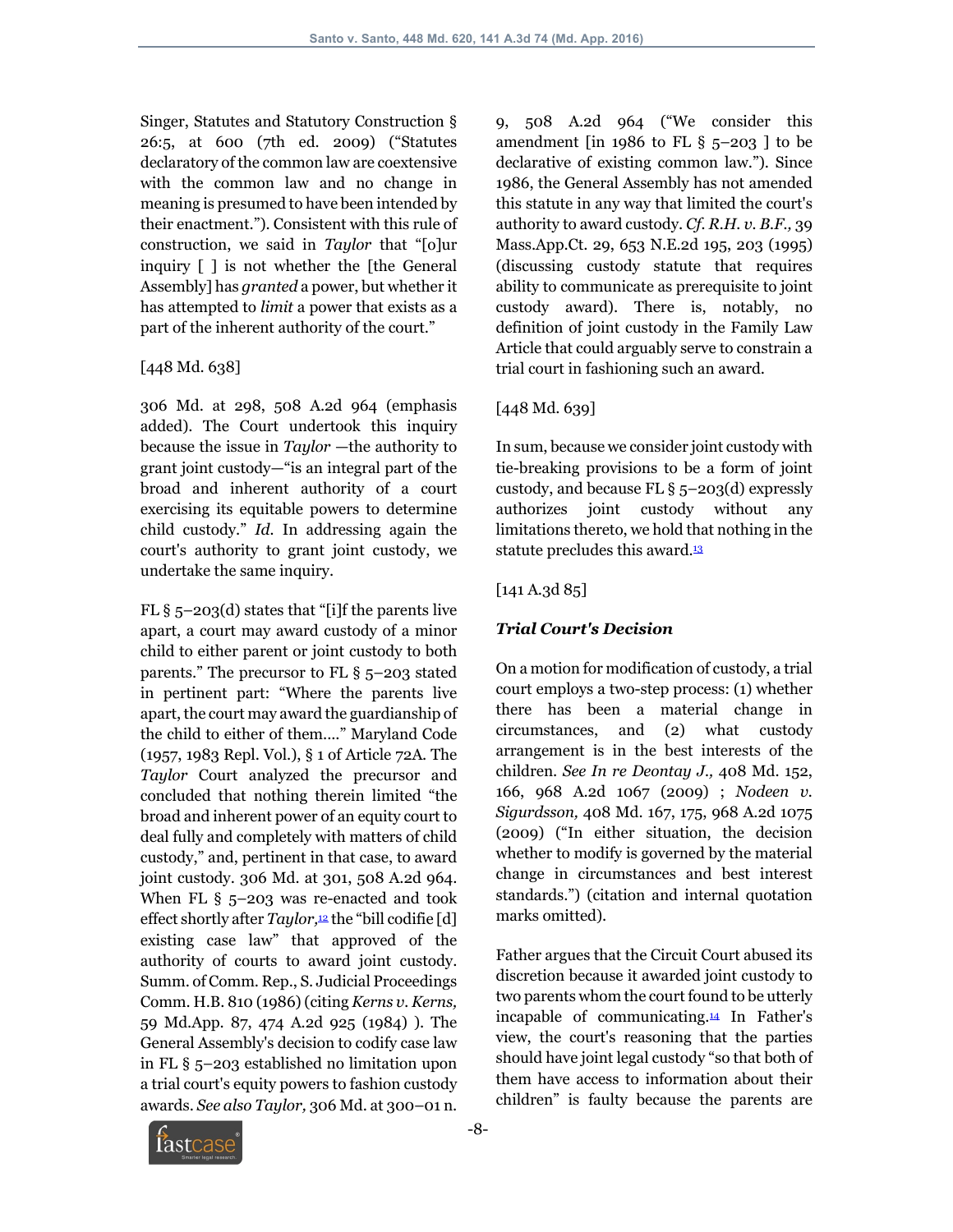statutorily entitled to have access to records pertaining to their children. He further maintains that the Circuit Court "paid mere lip service to the *Taylor* [f]actors," particularly

[448 Md. 640]

whether the parents could effectively communicate. The custody order strikes Father as simply ineffective in protecting his children from his toxic relationship with Mother.

Mother, on the other hand, reasons that the court was "within its discretion" because it found that the children needed both parents to be involved in their lives. She maintains that the court's finding of ineffective parental communication does not undermine the joint custody award because the Circuit Court proceeded to analyze the relevant factors under *Taylor* and articulated its reasons for awarding joint custody with tie-breaking provisions. She contends that Father's attempts to previously exclude her through his final decision-making authority are strong evidence supporting the court's decision to grant joint legal custody with tie-breaking provisions.

Once the Circuit Court explained that there was a material change in circumstances in the children's lives, $\frac{15}{15}$  the court proceeded to engage in the following analysis of the *Taylor* factors, *see* 306 Md. at 304–11, 508 A.2d 964 :

> • **Parental fitness:** "This is a very complicated issue[ ]. Each of the parents loves and is capable of providing for the children. However, their unvarnished hatred of each other leads them to do and say things that are contrary to the welfare of the children."

The sincerity of the **parents' requests:** "The request[s] are simple, each one [wants] sole legal custody and primary physical custody and to minimize the other's role in the lives of the children. They are sincere."

• **Parents' willingness to share custody:** "None."

• **Parents' capacity to communicate and make shared decisions:** "[T]hey're unable to function cooperatively."

[141 A.3d 86]

•

[448 Md. 641]

**Number of children:** "Mother has no other children, father and his wife have a daughter who is an infant."

• **Geographic proximity of parents' homes:** "Mother recently moved about 15 to 20 miles from the boy[s'] school. She does not seem to object to driving the distance to keep them at [this school], if that was a possibility."

• **Financial resources:** "Father earns more than twice what [M]other earns. Mother has filed for bankruptcy. Father is soliciting funds for legal fees on public bulletin boards. Father's wife is employed outside of the home, so he has help in meeting his household expenses."

• **Demands of parental employment:** "There was no testimony that there [w]as any

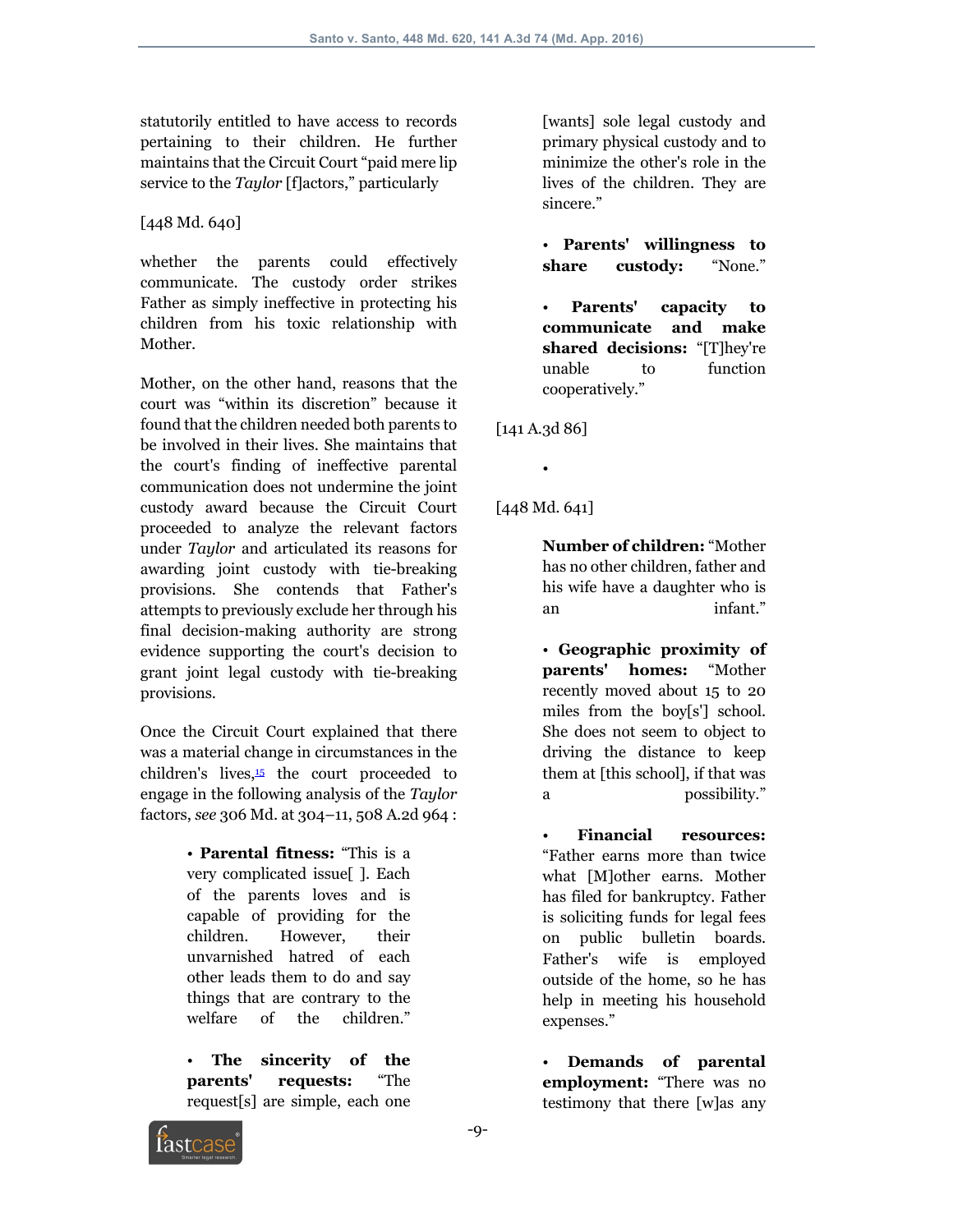interference with the parents['] ability to parent related to their jobs."

• **Relationships of parents with their children:** "There was no testimony about [M]other's relationship with the boys, other than her own, which was that it was good. Several witnesses noted [F]ather's good relationship with the boys."

• **Potential for disruption in the children's school and social lives:** "The children are in danger of losing their school placement."

• **Impact on state or federal assistance:** "There is no impact on state or federal assistance."

• **Benefit to parents:** "There is no benefit[ ], other than having the children with them for either parent."

• **Preferences of the children:** "There was no testimony presented about their preferences."

The Circuit Court also considered several other factors on the record<sup>16</sup>:

> • **Character and reputation:** "[Father] had witnesses who say he is a fine citizen. The testimony about [M]other

[448 Md. 642]

was critical of her combative style and non-cooperative approach. Neither parent presented well in court."

• **Agreements between the** 



**parties:** "None, other than the children's attendance at [their school] and that it has been a good thing for them."

• **Parents' ability to maintain relationships between the children and others who may affect the children's best interests:** "Neither parent has demonstrated skill in this category."

• **Parents' ability to maintain a stable, appropriate home:** "Each of the parties has ability to do so, [and] [F]ather's resources are greater."

A review of the record reveals a thoughtful, painstaking consideration of the relevant issues affecting the parties' custody dispute. The court was aware of the challenge it faced in fashioning an appropriate award, noting that "[t]his is a very difficult case." Indeed, before announcing its decision during its oral opinion, the court expressed that it had "considered a variety of options, none of which is especially satisfactory." At the end of the three-day hearing, for example, the Circuit Court had observed: "each parent seems to have the view that if they respectively, one or the other, has sole legal custody the problems will stop and they will have control. The reality is that will never happen."

The court also acknowledged that the existing joint custody arrangement had proved problematic. But the court expressed

[141 A.3d 87]

that the parents had good relationships with their children, loved and could provide for them. Thus, the court reasoned that "the children will do best if they see each parent regularly" and that "the children need to see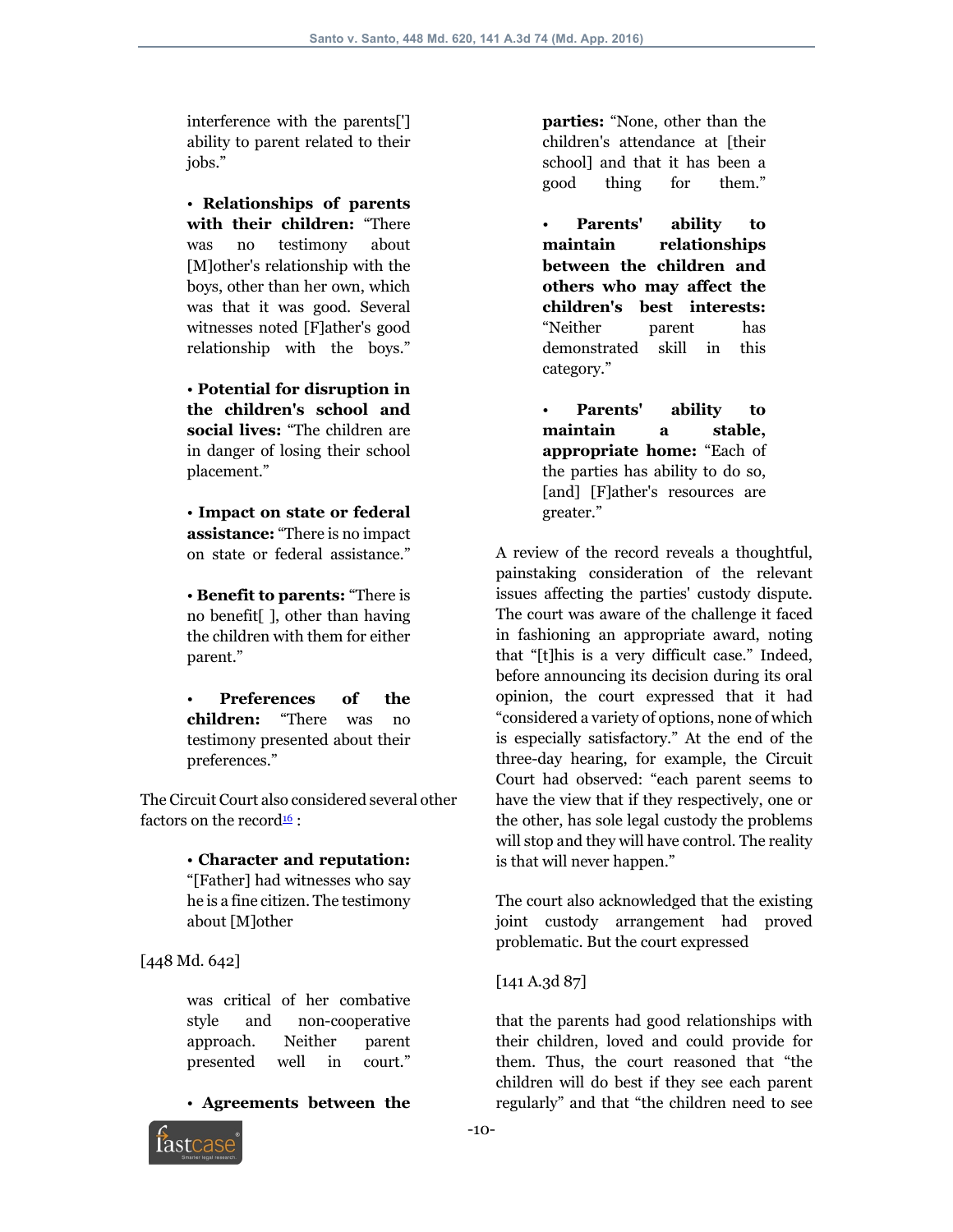each of you and have a close relationship with both [of] you." The court's discussion reveals that, in maintaining joint legal custody, it was focused on what was in the children's best interests.

The court candidly and repeatedly acknowledged that the parents were unable to communicate or cooperate well, but was concerned about the children's need to stay involved with both parents. It determined that "the only way both of these

#### [448 Md. 643]

parents can stay involved with their children's lives is with [a] strict set of rules about who does what and when." Such rules included provisions granting tie-breaking authority on education, religion, and medical issues to Father, and selection of therapist to Mother. As we have explained *supra,* courts have employed tie-breaking provisions in joint custody awards on account of poor parental communication. *See, e.g., Bonner,* 170 So.3d at 703 ("The trial court's judgment [awarding joint custody], however, resolved those types of conflicts by designating the husband as the primary decision maker regarding the child's education."); *Rembert,* 674 S.E.2d at 894 ("Thus, it is unlikely that they will agree on these issues; the need to designate a final decision-maker is apparent; and the trial court did not abuse its discretion in selecting the primary custodial parent as that decisionmaker [in its joint custody award]."); *Glidewell,* 869 N.W.2d at 808 (affirming joint custody with division of decision-making duties where "the anger that [the parents] ha<sup>[d]</sup> towards one another cloud<sup>[ed]</sup> their judgment and prevent[ed] them from making important collective decisions on behalf of their children").

Moreover, testimony at the hearing, including the excerpts below, provided a basis for the Circuit Court to award one parent decisionmaking authority over the other as it did:

• **Education (Father):** The children's school principal testified she would reconsider allowing them to attend "if [Father] was in charge, then it would definitely be. So, if he had sole custody it would be dealing with one person who had the children's best interests and could work cooperatively with the school."

• **Religion (Father):** A member of the temple where the children attend religious school testified that she nominated Father to be a board member: "[Father] was an involved parent at the religious school. And I thought he would be [*sic* ] a good perspective to the Board of Education."

• **Medical issues (Father):** One of the children's psychiatrist, who administered his medications, testified on cross-

## [448 Md. 644]

examination about email communication with the parents: "So, with the email that was sent, the impression that I got unfortunately, was that she [Mother] no longer wanted to communicate with me. And so I have to use the resources that I have to make the best decisions that I can for a child."

• **Selection of therapist (Mother):** Mother testified: "I am a psychiatric therapist. I am in private practice, and have a number of ongoing consulting cases."

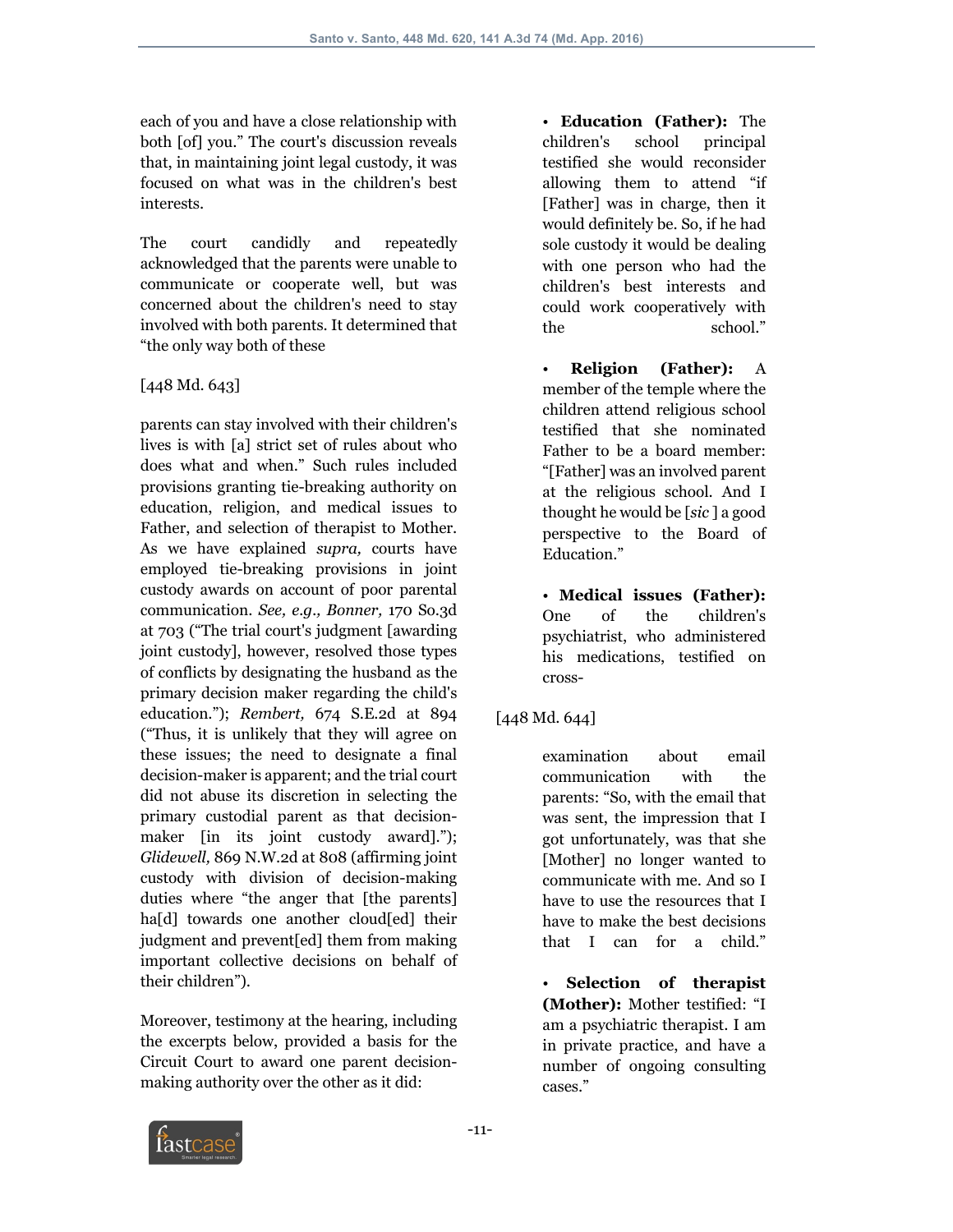The Circuit Court's order also included solutions to the relevant problems the court identified at the hearing:

> • **Medication:** "Mother will be provided the medication necessary for each child while the child or children are

[141 A.3d 88]

with her. Father shall assure that [M]other has the name and dosage for each such medication."<sup>17</sup>

• **Therapy:** "The children will remain in regular therapy. The parents will see that the children go on a regular, consistent basis and that the therapy takes precedence over other activities."<sup>18</sup>

• **Extracurricular activities:** "Each parent will decide the activities in which the children will participate when the children are [with] that parent and will pay for those activities individually."

• **Threats:** "Mother will not threaten school, religious, or medical personnel."20

• [448 Md. 645]

> **Derogatory remarks:** "Father will not speak or act in a derogatory manner toward [M]other or denigrate her in public."<sup>21</sup>

Father pins the basis for the court's decision to award joint custody on its statement that "the reason for [the parties to continue to have joint legal custody] is so that both of them have access to information about the children." In Father's view, this reason is insufficient because Maryland law already entitles parents to records about their children. That is, FL § 9–104 states that "access to medical, dental and educational records concerning the child may not be denied to a parent because the parent does not have physical custody of the child." FL § 9–104.

The Circuit Court's statement is better understood, in context, as reflecting its concern that Father was "dictatorial," and that his actions deprived Mother of information about her children, information that goes beyond the scope of FL § 9–104, which simply entitles parents to *records. See* FL § 9–104. Mother gave the following testimony about Father's actions:

> • "However, over the course, especially of the last year, [Father] has treated me and third parties as if he had full custody and actively excluded me from decision making and information pertaining to the lives of the children."

> • "Without any discussion with me, he and Dr. Wu pulled medication and decided that [our son's] [medication] needs to be provided by the school."

> • "[Father] will do things like send me e-mails saying that he took [our son] to an emergency medical appointment, that [our son] was diagnosed with swimmer's ear. Will not tell me what the medication is, which ear it is, when I'm supposed to give the medication. I have to ask every specific question in detail in order to get any information."

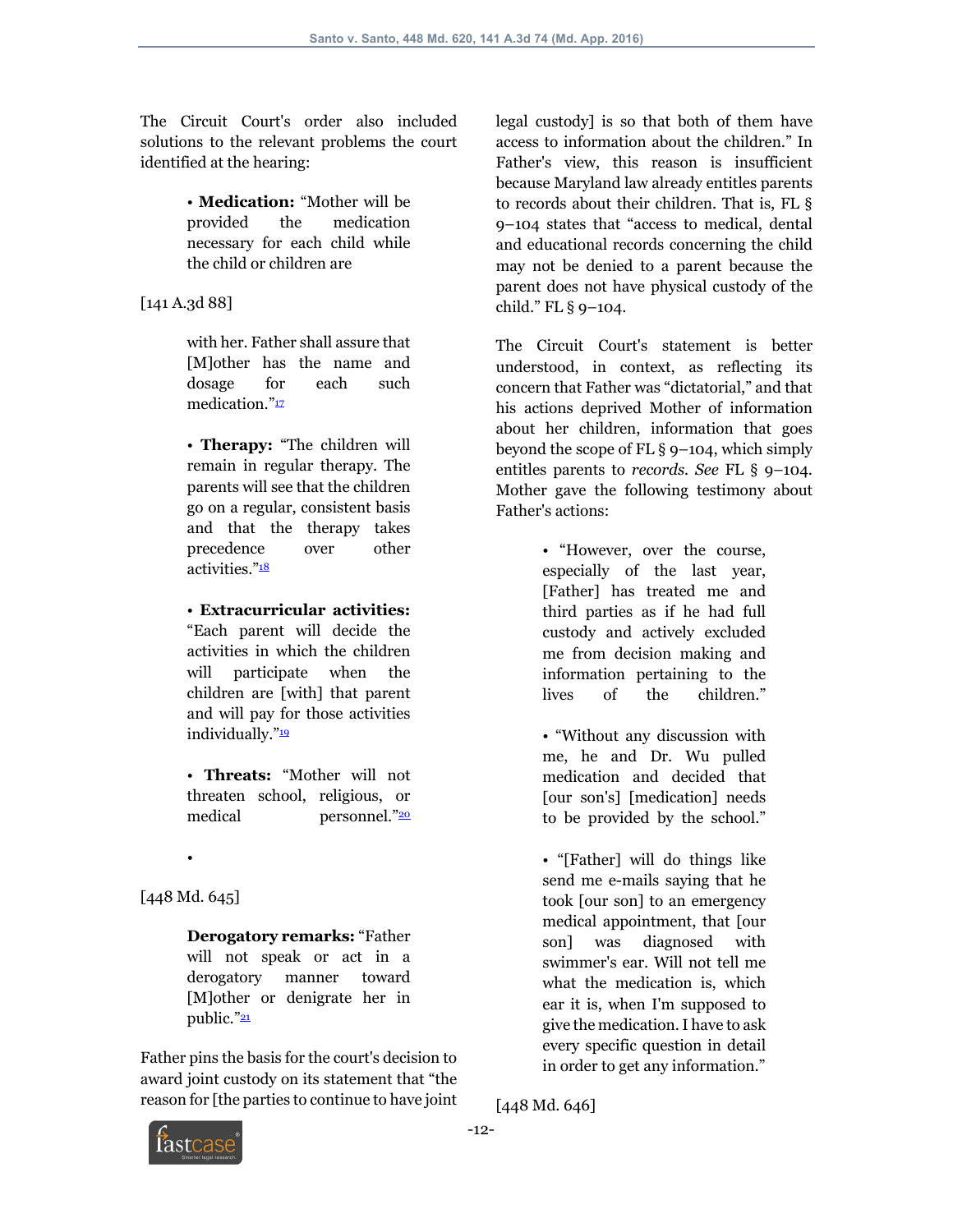• "[Father] informed me of [our son's sprained wrist ], after it happened, but failed to give me pertinent details."

• Mother explains she cannot get information at an urgent care center because the center did not know she was a custodial parent.

• "[Father] regularly has the children in locations that I don't know about being

[141 A.3d 89]

taken care of by his parents, or by [his new wife's] parents, and I don't know where they are or when they're going."

• "[T] here was this series of 7 or 8 instances during that time period where I was not given information where the children were injured on school property and I was not called."

Ultimately, Father's argument about FL § 9– 104 overlooks the evidence of Mother's exclusion and the court's view of Father's "dictatorial" conduct. The court evidently believed that it was in the children's best interests to "have a close relationship" with Mother—as well as with Father. For Mother to have an effective relationship, though, she would need access to information about her children; granting Father sole legal custody would undermine that objective.

The Circuit Court's determination—predicated on its thorough review of the *Taylor* factors, deliberation over custody award options, sober appreciation of the difficulties before it, and use of strict rules including tie-breaking provisions to account for the parties' inability to communicate—was rational and guided by established principles of Maryland law. No abuse of discretion occurred in this case.

## **CONCLUSION**

We hold today that a court of equity ruling on a custody dispute may, under appropriate circumstances and with careful consideration articulated on the record, grant joint legal custody to parents who cannot effectively communicate together regarding matters pertaining to their children. In doing so, the court has the legal authority to include tiebreaking provisions in the joint legal custody award. In this case, the

## [448 Md. 647]

Circuit Court's order of joint legal custody with tie-breaking provisions was not an abuse of discretion.

#### **JUDGMENT OF THE COURT OF SPECIAL APPEALS AFFIRMED. COSTS TO BE PAID BY PETITIONER.**

WATTS and BATTAGLIA, JJ., concur.

WATTS, J., concurring, in which BATTAGLIA, J., joins.

Respectfully, I concur and write separately to elaborate on the majority opinion in one respect only.

I agree with the Majority that the holding in *Taylor v. Taylor,* 306 Md. 290, 508 A.2d 964 (1986) does not act as a bar to joint custody where the parties are unable to effectively communicate. *See* Maj. Op. at 630–31, 645– 46, 141 A.3d at 79–80, 88–89. In *Taylor,* this Court expressly acknowledged that in unusual cases joint custody may be appropriate despite parents' inability to effectively communicate with each other. In *Taylor, id.* at 307, 508 A.2d at 972, we explained:

> **In the unusual case** where the trial [court] concludes that joint legal custody is appropriate notwithstanding the absence of a "track record" of willingness and

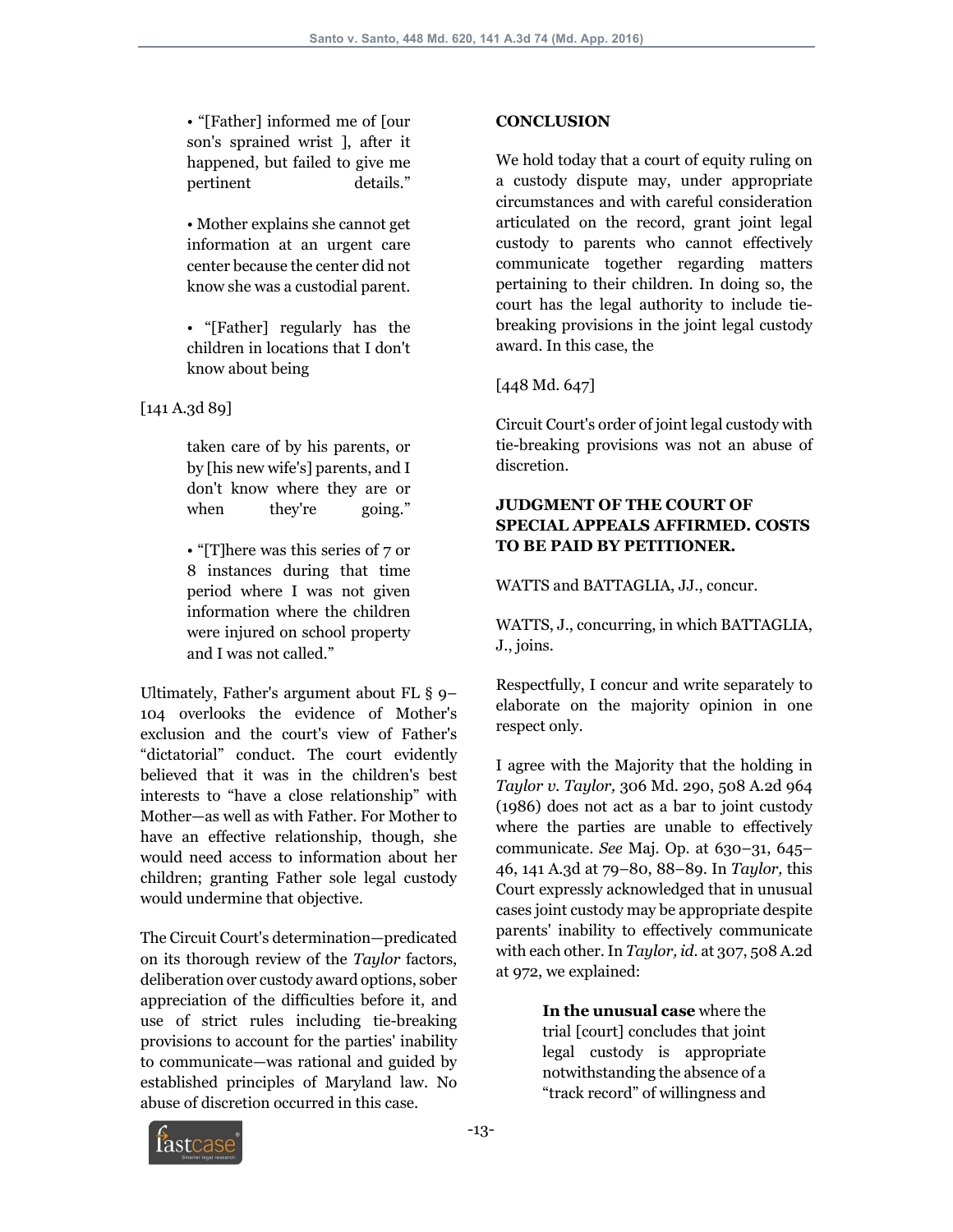ability on the part of the parents to cooperate in making decisions dealing with the child's welfare, the trial [court] must articulate fully the reasons that support that conclusion.

(Emphasis added). As *Taylor* permits, here, the Circuit Court for Montgomery County ordered joint legal custody, notwithstanding evidence of the parties' inability to effectively communicate with each other. Stated otherwise, the evidence established that this was the unusual case that warranted such a result, and the trial court fully articulated the reasons supporting that conclusion.

*Taylor* has served the State well for thirty years, and establishes that an order of joint legal custody despite parents' inability to communicate should be "the unusual

[141 A.3d 90]

case[,]" not the norm. *Id.* at 307, 508 A.2d at 972. The rationale for joint legal custody being the unusual case where parents are unable to communicate seems obvious; children should not be placed

## [448 Md. 648]

in a contentious environment, between embattled parents, unless there is no other alternative that achieves the goal of serving their best interests. The Majority did not alter *Taylor* to reach the correct result in this case. I fear, however, that in endorsing a trial court's ability to order joint legal custody where the evidence establishes that the parties are unable to communicate effectively and make joint decisions, the Majority did not include the caveat explicitly set forth in *Taylor* that such a result is to be the unusual or infrequent case. Given that the majority opinion does not purport to alter or abridge *Taylor* in any manner, *Taylor* in its entirety—including the observation that an award of joint legal custody despite the ability of the parents to

effectively communicate is the unusual case remains good law. From my perspective, this is an important point that should not be overlooked.

For the above reasons, respectfully, I concur.

Judge BATTAGLIA has authorized me to state that she joins in this opinion.

--------

Notes:

<sup>1</sup> We have rephrased Father's question, which in his Petition asks: "Whether the so-called *'Taylor* factors,' in particular the requirement that parents effectively communicate to make shared parenting decisions in the children's best interests, continue to constitute binding legal parameters, circumscribing the discretion of a custody court faced with a 'joint' versus 'sole' legal custody decision."

<sup>2</sup> Although the majority of jurisdictions have statutory factors for courts to consider in custody cases, Maryland does not. *See* Linda D. Elrod & Robert G. Spector, *A Review of the Year in Family Law: Numbers of Disputes Increase,* 45 Fam. L.Q. 443, 494–96 (2012) (denoting which jurisdictions have statutory factors and which do not).

The only statutory directive relates to child abuse or neglect, which is not pertinent here. Under Md. Code (1984, 2012 Repl. Vol.), § 9– 101 of the Family Law Article ("FL"), a trial court must determine if there are "reasonable grounds to believe" that a child has been abused or neglected by a party seeking custody. If there are reasonable grounds, the court must make a finding that there is no further likelihood of abuse or neglect before awarding unsupervised custody to that person.

<sup>3</sup> The other factors the Court expressly discussed in *Taylor v. Taylor,* 306 Md. 290, 307–11, 508 A.2d 964 (1986) were the willingness of the parents to share custody, the fitness of the parents, the relationship

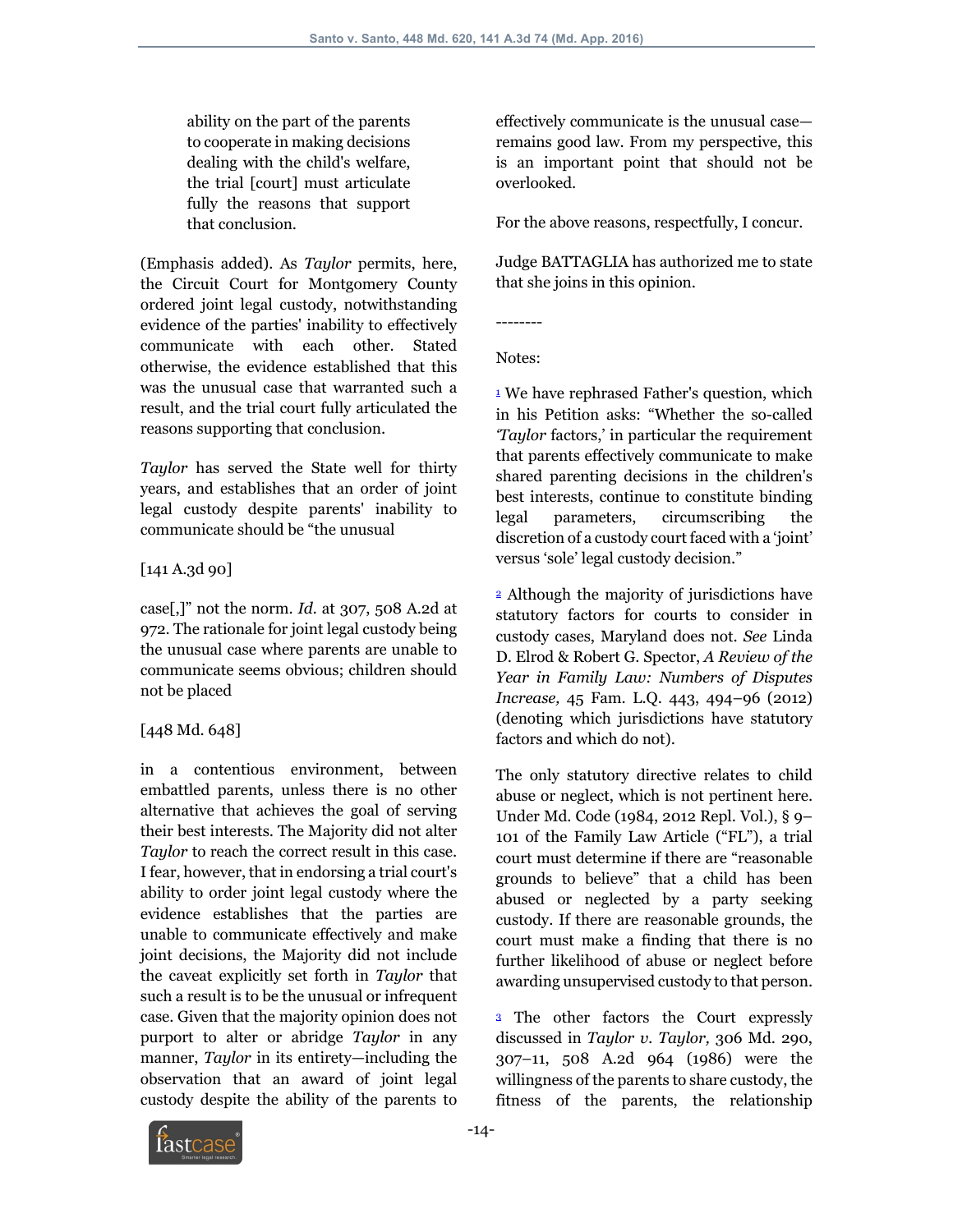established between the child and each parent, the preference of the child, the potential disruption of the child's social and school life, the geographic proximity of parental homes, the demands of parental employment, the age and number of children, the sincerity of the parents' request, the financial status of the parents, the impact on state or federal assistance, and the benefit to the parents.

<sup>4</sup> In jurisdictions with statutory factors, the statutes do not contain restrictive language but instead expansive language such as "including" or "any other factor." *See, e.g.,* Ariz.Rev.Stat. Ann. § 25–403A (West, Westlaw through 2016 2d Reg. Sess.); Cal. Fam.Code § 3011 (West, Westlaw through ch. 22 of 2016 Reg. Sess.).

<sup>5</sup> Mother contends that Father's argument about tie-breaking provisions is not preserved for our review. What Mother overlooks is that this issue was "*decided by the trial court.* " Maryland Rule 8–131(a) (emphasis added.) That is, the Circuit Court granted joint legal custody and said "there will be specific tie[- ]breaker authority as follows," which the court then discussed.

Additionally, we have previously determined that an issue that a party fails to present to the trial court is reviewable when the issue "transcends" that case, "may affect hundreds of cases," "implicates important" rights, and where "guidance is needed." *See Chaney v. State,* 397 Md. 460, 468, 918 A.2d 506 (2007) (reviewing a challenge to a restitution order that the appellant never presented in his complaint to the trial court). We agree with Father that when tie-breaking provisions reach "spheres of major importance" in children's lives, as in this case, the issue meets the *Chaney* standards.

<sup>6</sup> According to our research, *Shenk v. Shenk,* 159 Md.App. 548, 860 A.2d 408 (2004) is the first reported Maryland appellate case with a decision on the propriety of tie-breaking provisions.

<sup>7</sup> As the Court in *Taylor,* 306 Md. at 311, 508 A.2d 964 aptly noted:

> Although the primary focus is properly upon the best interest of the child, it is also appropriate to consider the salutary effect that joint custody may have on the parents, not only because their feelings and interests are worthy of consideration, but also because their improved selfimage as parents is likely to redound to the ultimate benefit of the child.

<sup>8</sup> The *Taylor* Court did not explore the possibility or permissibility of tie-breaking provisions in a joint custody arrangement. But we do not infer the Court's silence on the issue to constitute a rejection thereof. As an initial matter, joint custody was still a fairly new concept around the time of *Taylor. See, e.g.,* Child Custody Practice and Procedure § 5:1, at 582 (Linda D. Elrod ed. 2015) ("Although there were instances of 'divided' custody, 'joint' custody did not emerge as a legislated custody option until the early 1970s."). Moreover, our research suggests that the use of tie-breaking provisions in joint custody awards is quite a recent innovation in child custody cases. Only one jurisdiction to approve of such an award did so before *Taylor* and many published cases have come down in just the past few years.

<sup>9</sup> *See also Baker–Grenier v. Grenier,* 147 Conn.App. 516, 83 A.3d 698, 700–01 (2014) (affirming joint custody award with final decision-making authority and noting that "the plaintiff 'harbors too much anger ... which affects her dealings with' the defendant").

 $\frac{10}{2}$  Father maintains that there is an "ongoing" debate" about whether the notion of tiebreaking authority is consonant with joint legal custody. His argument, which rests entirely on a conflict between two New York state intermediate appellate decisions, is belied by the substantial number of